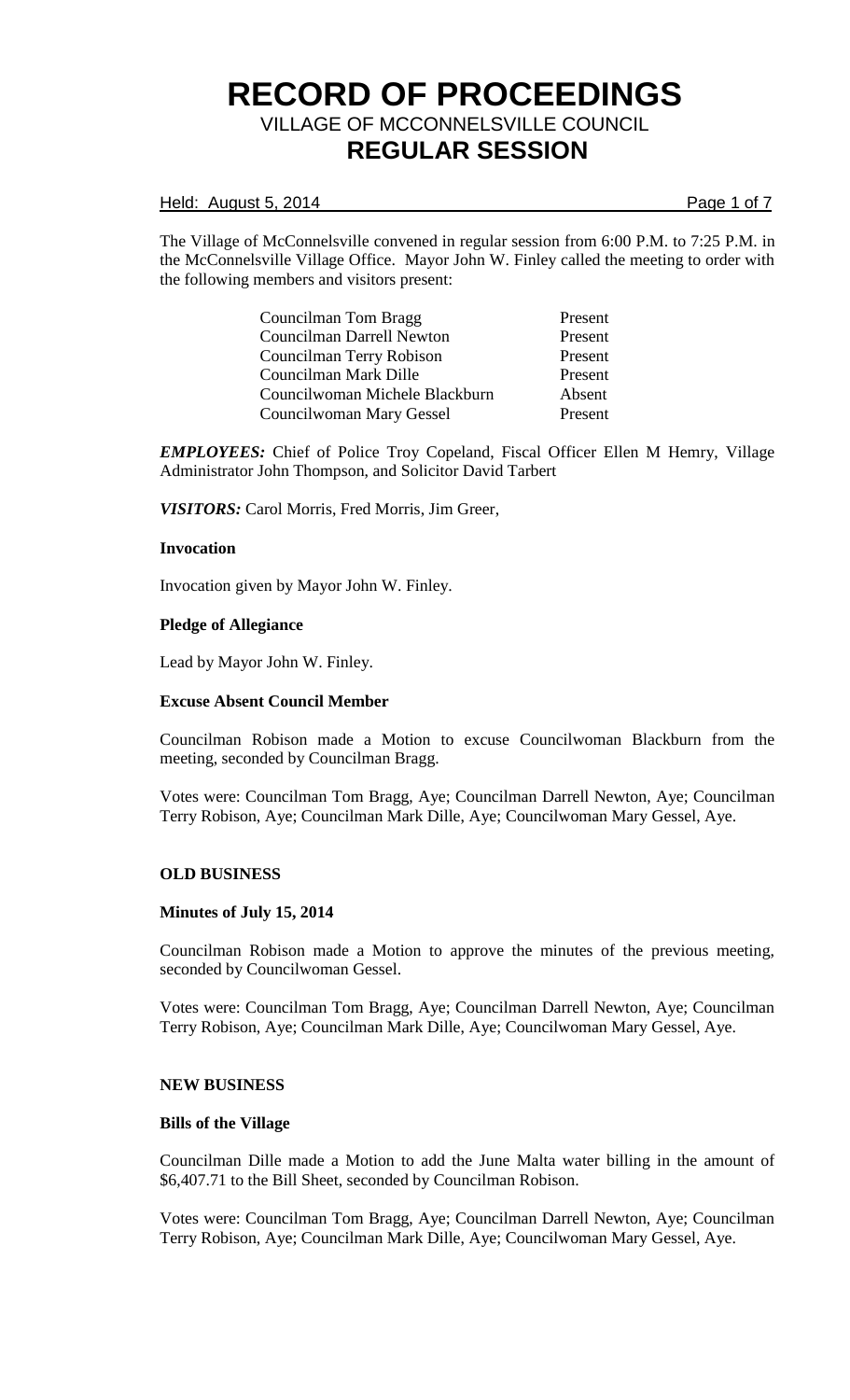# Held: August 5, 2014 **Page 2 of 7**

Councilman Newton made a Motion to approve the bills with the addition of the June Malta water billing in the amount of \$6,407.71, seconded by Councilwoman Gessel.

Votes were: Councilman Tom Bragg, Aye; Councilman Darrell Newton, Aye; Councilman Terry Robison, Aye; Councilman Mark Dille, Aye; Councilwoman Mary Gessel, Aye.

# **Monthly Financial Reports and Bank Reconciliation**

Council signed off on the July Monthly Financial Reports and Bank Reconciliation

## **Mayor John W. Finley**

Mayor Finley reported he has met with several people recently; Tara Campbell, Loan Officer and Andy Hardy, Director of Public Affairs with Finance Fund; Kathleen Young, Regional Liaison with Governor Kasich's office; Marilyn Ashcraft, Southeast Regional Representative with Lieutenant Governor Taylor's office; and, Jeff Siegler, Director of Revitalization with Heritage Ohio. Mayor Finley has given each of these people a tour of the Village offices. His purpose of meeting with them is to try and find grants and funds for a new Village Hall and/or property to build one on.

Mayor Finley reported he has recently met with a potential business owner. At this time, the gentleman does not want the business to be disclosed. Mayor Finley welcomed him into the area to look at the community; he was very pleased and interested when he left.

Mayor Finley stated he will continue to try and find new businesses or new jobs for the area.

Mayor Finley reported the Fiscal Officer is in receipt of a request from the Ohio Department of Commerce in regards to the transfer of a Liquor License from Wing Slinger to Bad Eye Bobs. Mayor Finley questioned if council wanted a hearing.

Councilman Newton made a Motion to not request a hearing, seconded by Councilman Robison.

Votes were: Councilman Tom Bragg, Aye; Councilman Darrell Newton, Aye; Councilman Terry Robison, Aye; Councilman Mark Dille, Aye; Councilwoman Mary Gessel, Aye.

Fiscal Officer Hemry will return the request stating that Council does not require a hearing on this transfer.

Mayor Finley reported July Income Tax receipts as \$43,571.16. Mayor Finley reported July Mayor's Court receipts as follows: Village - \$4,868.50; Morgan County Treasurer - \$296.20; Treasurer of State – \$920.80 for a total of \$6,085.50. Mayor Finley reported July Parking Meter receipts as follows: Fines - \$174.00; Meters - \$1,687.18 for a total of \$1,861.18.

Mayor Finley reported he done a Proclamation for Dale Silvus' retirement and presented it at his party last week. Mayor Finley stated he also presented Mr. Silvus with a Proclamation from Governor Kasich's Office; and, Lieutenant Governor Mary Taylor's Office.

Mayor Finley reported he is in receipt of a letter from Attorney John Wells in regards to the Hess property. Attorney Wells explained the estate is requesting the property be returned to them. Mayor Finley stated he has asked Solicitor Tarbert to look into this.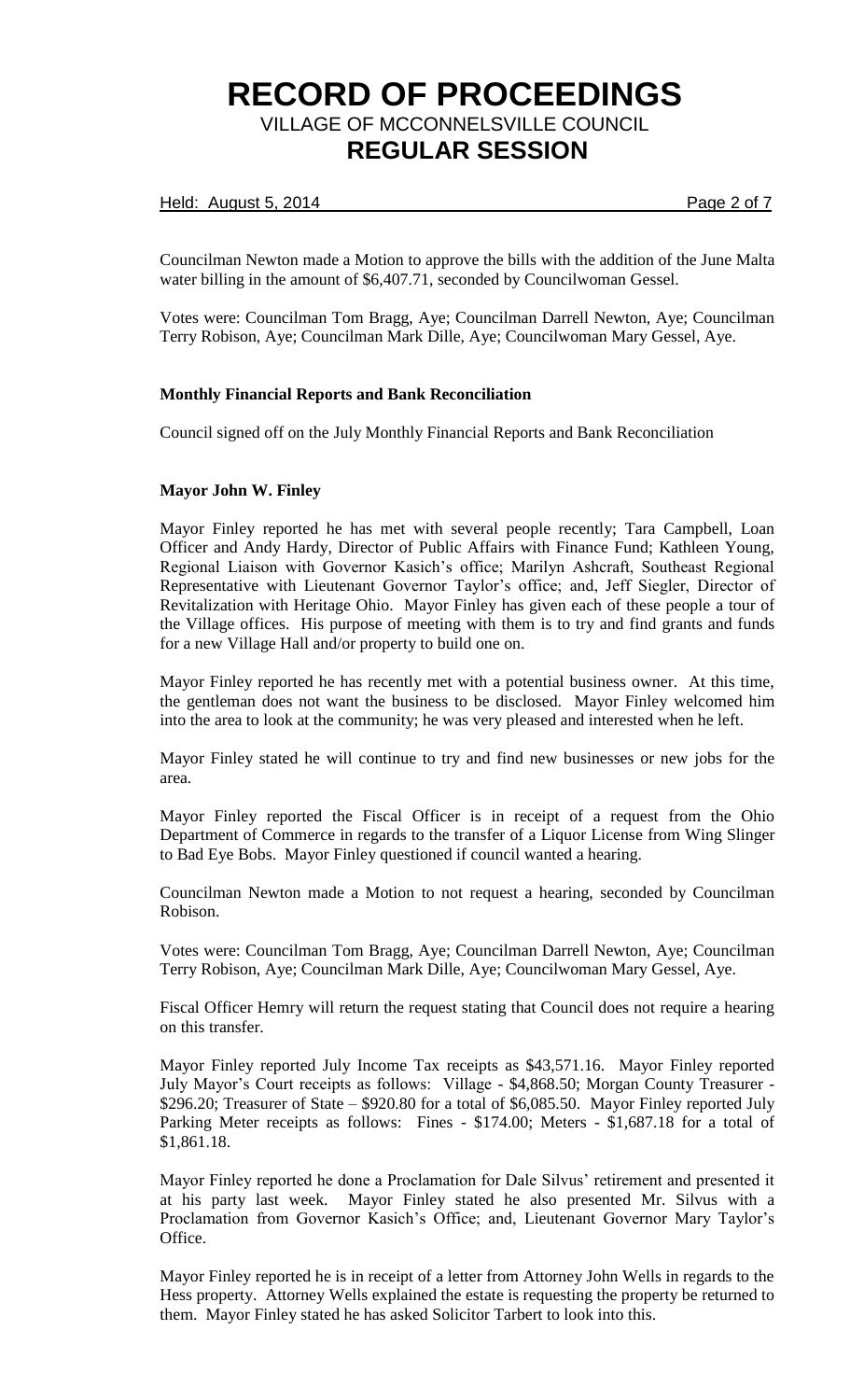## Held: August 5, 2014 **Page 3 of 7**

Solicitor Tarbert stated he feels it will be OK; however, he would like to discuss this with Attorney Wells. Solicitor Tarbert stated we would need to stipulate and acknowledge that we have not complied with the two year maintenance agreement; thus, allowing it to be reverted back to them.

Mayor Finley turned the matter over to Village Administrator Thompson and Councilman Robison for further review.

Mayor Finley reported Ashland would like to donate their property on North Seventh Street to the Village for green space. The Village would be responsible for tearing down the buildings; and, they would probably give us a donation. Mayor Finley stated if the Village does not accept it, he will continue working with them to get it torn down.

Councilman Robison questioned if we had anything from the EPA regarding this property. Mayor Finley stated he does not; however, they went back and remediated the property again.

Village Administrator Thompson stated they still have monitoring wells and are monitoring it now.

Council requested the Mayor to find out how much of a donation they would give us.

Mayor Finley stated he will work on it.

Mayor Finley stated we have several Ordinances and Resolutions that need to be passed on emergency this evening.

Councilman Robison stated he wanted to make everyone aware that these emergency ordinances are for Grants and such; and, if we did not do them on emergency we could possibly lose them.

## **Ordinance 14-29**

Mayor Finley introduced Ordinance 14-29, AN ORDINANCE REDUCING APPROPRIATIONS FOR THE CURRENT YEAR.

Councilman Bragg made a Motion to suspend the rules requiring three separate and disctinct readings and place on emergency measure, seconded by Councilman Robison.

Votes were: Councilman Tom Bragg, Aye; Councilman Darrell Newton, Aye; Councilman Terry Robison, Aye; Councilman Mark Dille, Aye; Councilwoman Mary Gessel, Aye.

Councilman Robison made a Motion to adopt Ordinance 14-29 on emergency measure, seconded by Councilman Dille.

Votes were: Councilman Tom Bragg, Aye; Councilman Darrell Newton, Aye; Councilman Terry Robison, Aye; Councilman Mark Dille, Aye; Councilwoman Mary Gessel, Aye.

Ordinance 14-29 was duly adopted.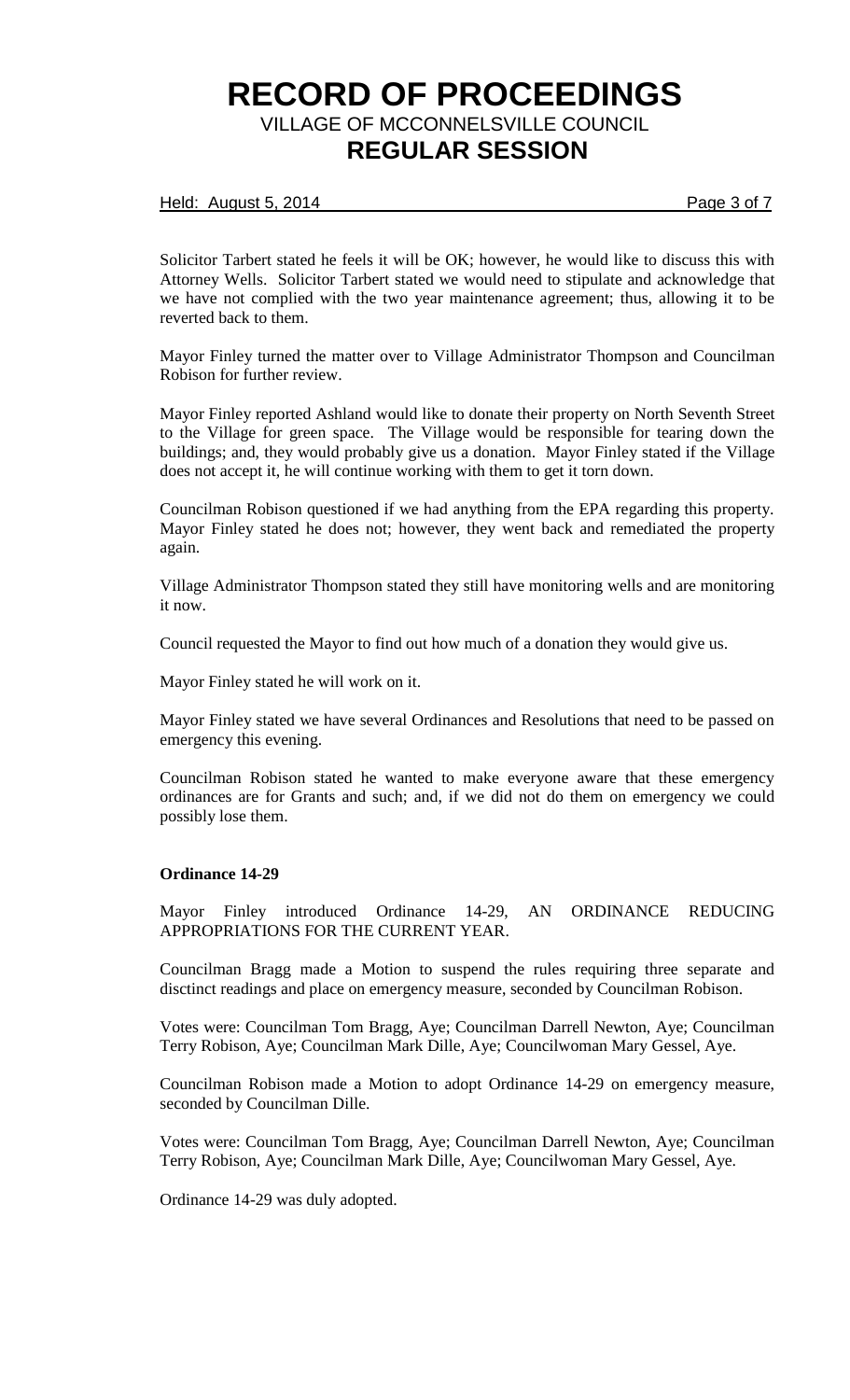Held: August 5, 2014 **Page 4 of 7** 

## **Ordinance 14-30**

Mayor Finley introduced Ordinance 14-30, AN ORDINANCE TO MAKE ADDITIONAL APPROPRIATIONS FOR THE CURRENT YEAR

Councilman Robison made a Motion to suspend the rules requiring three separate and disctinct readings and place on emergency measure, seconded by Councilman Bragg.

Votes were: Councilman Tom Bragg, Aye; Councilman Darrell Newton, Aye; Councilman Terry Robison, Aye; Councilman Mark Dille, Aye; Councilwoman Mary Gessel, Aye.

Councilman Bragg made a Motion to adopt Ordinance 14-30 on emergency measure, seconded by Councilman Robison.

Votes were: Councilman Tom Bragg, Aye; Councilman Darrell Newton, Aye; Councilman Terry Robison, Aye; Councilman Mark Dille, Aye; Councilwoman Mary Gessel, Aye.

Ordinance 14-30 was duly adopted.

#### **Resolution 14-31**

Mayor Finley introduced Resolution 14-31, A RESOLUTION TRANSFERRING APPROPRATIONS WITHIN THE GENERAL FUND

Councilwoman Gessel made a Motion to suspend the rules requiring three separate and disctinct readings and place on emergency measure, seconded by Councilman Dille.

Votes were: Councilman Tom Bragg, Aye; Councilman Darrell Newton, Aye; Councilman Terry Robison, Aye; Councilman Mark Dille, Aye; Councilwoman Mary Gessel, Aye.

Councilman Robison made a Motion to adopt Resolution 14-31 on emergency measure, seconded by Councilman Bragg.

Votes were: Councilman Tom Bragg, Aye; Councilman Darrell Newton, Aye; Councilman Terry Robison, Aye; Councilman Mark Dille, Aye; Councilwoman Mary Gessel, Aye.

Resolution 14-31 was duly adopted.

## **Resolution 14-32**

Mayor Finley introduced Resolution 14-32, A RESOLUTION AUTHORIZING THE VILLAGE ADMINISTRATOR TO PREPARE AND SUBMIT AN APPLICATION TO PARTICIPATE IN THE OHIO PUBLIC WORKS COMMISSION STATE CAPITAL IMPROVEMENT; AND, OR LOCAL TRANSPORTATION IMPROVEMENT PROGRAM(S) AND TO EXECUTE CONTRACTS AS REQUIRED AND DECLARING AN EMERGENCY

Councilman Robison made a Motion to suspend the rules requiring three separate and disctinct readings and place on emergency measure, seconded by Councilwoman Gessel.

Votes were: Councilman Tom Bragg, Aye; Councilman Darrell Newton, Aye; Councilman Terry Robison, Aye; Councilman Mark Dille, Aye; Councilwoman Mary Gessel, Aye.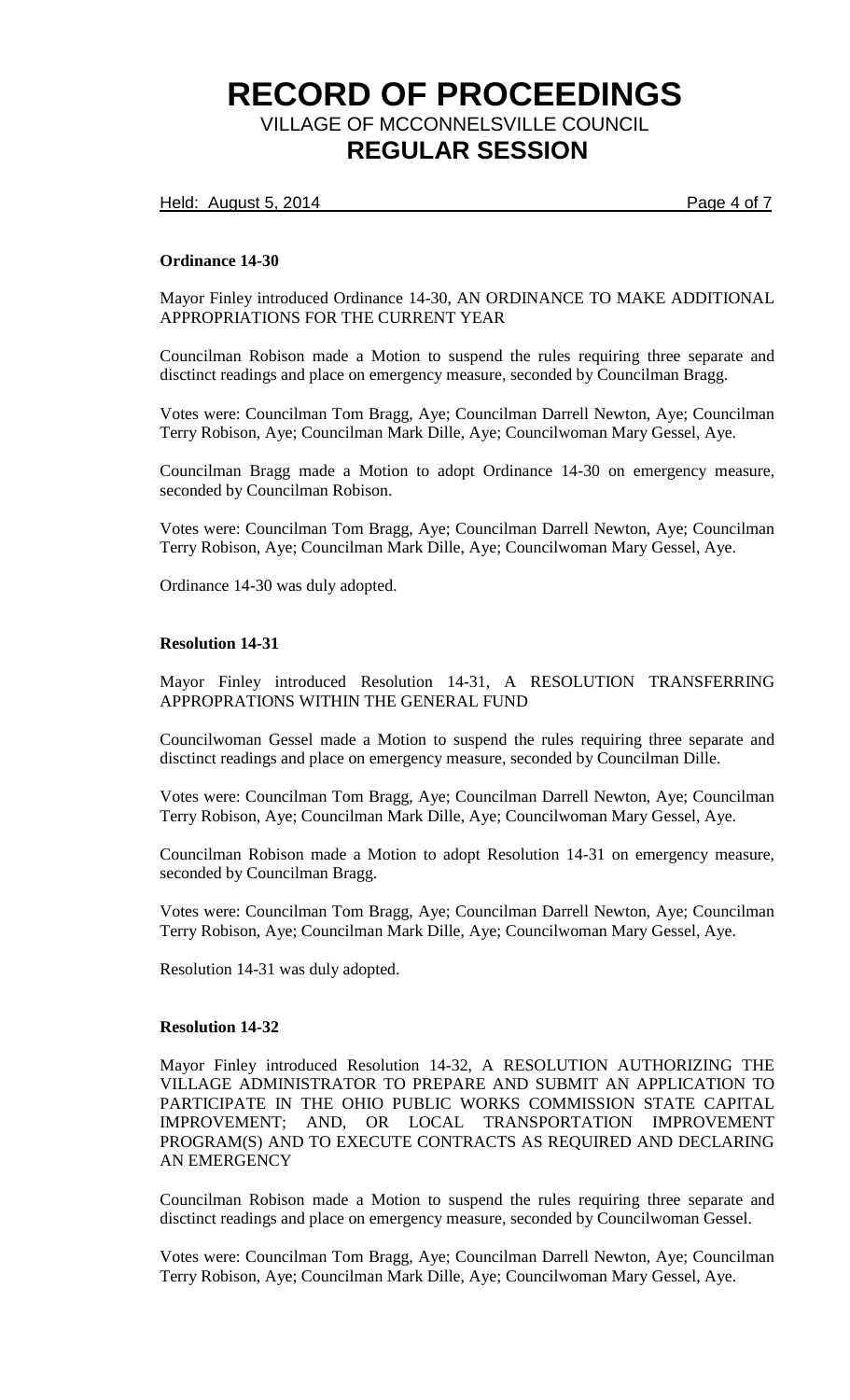## Held: August 5, 2014 **Page 5 of 7**

Councilman Dille made a Motion to adopt Resolution 14-32 on emergency measure, seconded by Councilman Bragg.

Votes were: Councilman Tom Bragg, Aye; Councilman Darrell Newton, Aye; Councilman Terry Robison, Aye; Councilman Mark Dille, Aye; Councilwoman Mary Gessel, Aye.

Resolution 14-32 was duly adopted.

## **Village Administrator John Thompson**

Village Administrator Thompson reported the Sunset sewer pumps are in; and, the control panel has been set. They had a few issues and had to replace a couple more check valves; this project is pretty much completed.

Village Administrator Thompson reported the Specs for the boat docks are completed; and the bid will come out in the paper tomorrow. The Bid Opening will be on August 28, 2014 here at Village Hall. Village Administrator Thompson stated his plans are to have them purchased within six to eight weeks after the bid is awarded.

Village Administrator Thompson reported he and Fiscal Officer Hemry met with Buckeye Hills and MS Consultants about funding the next phase of the sewer separation. We are looking at ARC, CDBG, and OPWC Grants. We have to apply for OPWC first; and wait to see if it is awarded in December. Then we can begin applying for the other grants next spring. Due to this factor, it is going to throw the project back one year in getting construction started. Per EPA requirements; we are to have this project completed by 2017.

Village Administrator Thompson reported he has a little dilemma regarding the OPWC application. When applying for this grant, you can apply for a partial grant and partial loan; or you can apply for a one hundred percent loan at zero percent interest for thirty years. If we apply for the grant and loan; and, do not get funded, we can reapply for Small Government using the same application from the original round. If we would not get funded through either round, then we would have to wait until next year in the fall and apply again for OPWC; thus, holding us back another year for beginning construction.

Village Administrator Thompson explained to Council how the point system worked in rating the grants. Village Administrator Thompson is going to work on the numbers some more and bring the information back to Council at the next meeting to help make the decision on which way to apply.

Mayor Finley read over the Village's current loan situation.

Village Administrator Thompson reported the crew has begun patching the streets.

Village Administrator Thompson reported he met with the County Water Authorities yesterday and they are discussing emergency connections. They want Council's input on what they want to do and what they feel needs to be done.

Village Administrator Thompson passed out a copy of the fence they are going to put up at the Fourteenth Street building. The cost to purchase the fence will be between \$500 and \$1,000 dollars.

Village Administrator Thompson passed out water charts for Council to view.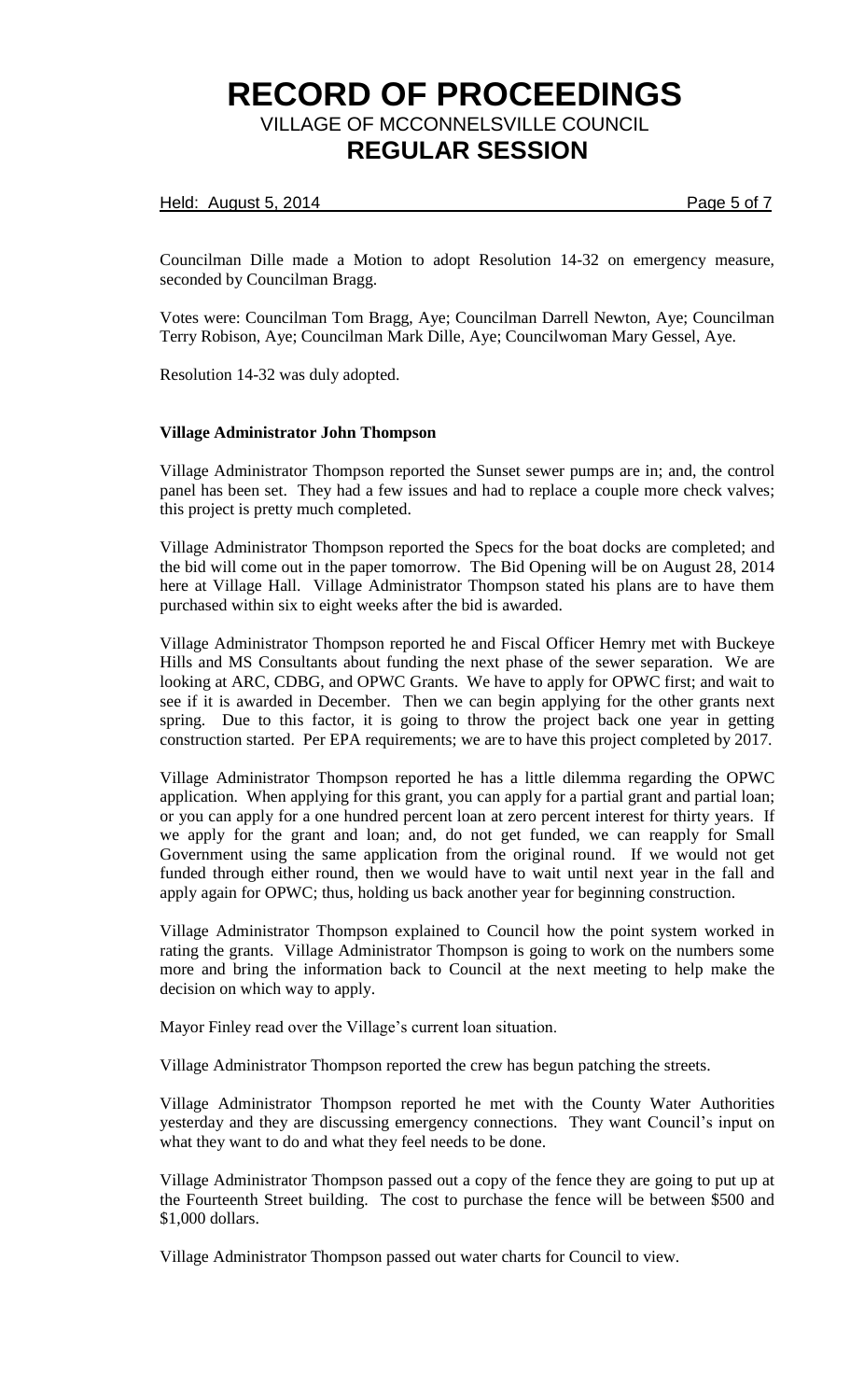# Held: August 5, 2014 **Page 6 of 7**

Councilwoman Gessel stated she has previously discussed this matter with the Village Administrator; however, she wanted the record to show that she brought this matter before Council. Mr. Steve Inman has contacted her about the Tennis Courts needing resurfaced; and, in talking with the Village Administrator we do not have the money to do so right now. They are going to repair the cracks before winter.

Mayor Finley stated we will continue to keep looking for grants to help in getting the Tennis Courts resurfaced.

Councilman Robison reported he has received a complaint of open burning on Jefferson Avenue and Third Street. Mayor Finley stated this is small enough to fit within the Ordinance.

Chief Copeland will check into it to make sure they are not burning trash.

Councilman Bragg questioned if the new signs that have been placed within the Historic District have been checked into to see if they comply.

Mayor Finley requested Chief Copeland to look into the matter.

## **Recreation & Buildings Committee**

Councilwoman Gessel reported the Pool Manager is concerned about the lack of attendance to date for the Employee Pool Party.

Mayor Finley stated he does not feel there is enough participation and it should be cancelled. Council concurred. The Employee Pool Party was cancelled.

Councilwoman Gessel stated she would contact the Administrative Assistant to put a notice out.

Councilwoman Gessel stated the Assistant Pool Manager has requested the ramp in the pool to be removed and replace it with the steps. She stated the kids are swimming underneath the ramp.

Mayor Finley stated he felt we would have to get the State's permission to have it removed.

It was discussed to possibly build something under the ramp so the children cannot get in rather than removing it.

## **Streets & Alley Committee**

Mayor Finley reported he was contacted by a village resident in regards to the trash truck traveling in the alley that runs off of Liberty and comes back up on Seventh Street. It is tearing up the new paved alley. Mayor Finley requested Chief Copeland to look into this.

## **Public Utilities Committee**

Councilman Bragg stated the sidewalk to the new bridge being edged looks one hundred percent better.